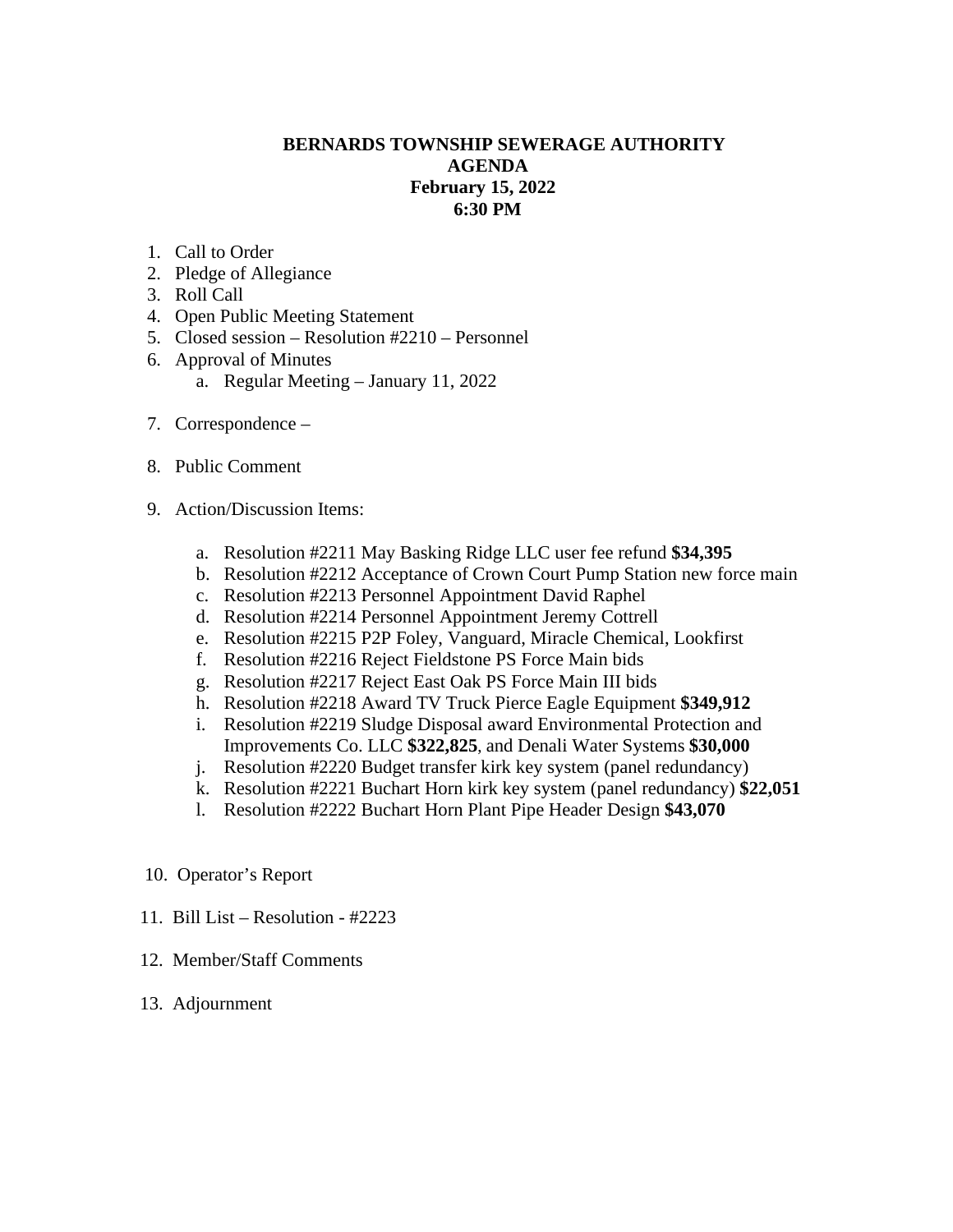

# Bernards Township Sewerage Authority Resolution

## **Resolution #2210**

Authorizing an Executive Session Meeting of the Bernards Township Sewerage Authority

**WHEREAS,** NJSA 10:4-12 allows for a public body to go into closed session during a public meeting; and

**WHEREAS,** the Bernards Township Sewerage Authority has deemed it necessary to go into closed session to discuss certain matters which are exempted from the public; and

**WHEREAS,** the regular meeting of the Bernards Township Sewerage Authority will reconvene.

**NOW THEREFORE BE IT RESOLVED,** that the Bernards Township Sewerage Authority will go into closed session for the following reason(s) as outlined in NJSA 10:4-12; and

**NOW THEREFORE BE IT FURTHER RESOLVED,** that the Bernards Township Sewerage Authority hereby declares that the discussion of subject(s) may be made public at a time when the Authority Attorney advises the Authority that the disclosure of the discussion will not detrimentally affect any right, interest or duty of the Township or any other entity with respect to said discussion. That time is currently estimated as the time of said matter.

**NOW THEREFORE BE IT FINALLY RESOLVED** that the Bernards Township Sewerage Authority, hereby declares that the public is excluded from the portion of the meeting during which the discussion(s) shall take place and hereby directs the Director to take the appropriate action to effectuate the terms of this resolution.

> Estimated Time of Disclosure or Upon Occurrence Of

| <b>Reason for Closed Session</b> |                                                                                                                                                                                                                                                                                                                            |  |
|----------------------------------|----------------------------------------------------------------------------------------------------------------------------------------------------------------------------------------------------------------------------------------------------------------------------------------------------------------------------|--|
|                                  | Any matter which by express provisions of Federal Law, State Statute or Rule of Court shall<br>be rendered confidential or excluded from discussion in public provision relied upon<br>Any matter in which the release of information would impair a right to receive funds from the<br>federal government.                |  |
|                                  | Any matter involving Attorney-Client privilege.<br>Any collective bargaining agreement, or the terms and conditions of which are proposed for<br>inclusion in any collective bargaining agreement, including the negotiation of terms and<br>conditions with employees or representatives of employees of the public body. |  |
|                                  | Any matter involving the purpose, lease or acquisition of real property with public funds, the<br>setting of bank rates or investment of public funds where it could adversely affect the public<br>interest if discussion of such matters were disclosed.                                                                 |  |
|                                  | Any tactics and techniques utilized in protecting the safety and property of the public<br>provided that their disclosure could impair such protection.                                                                                                                                                                    |  |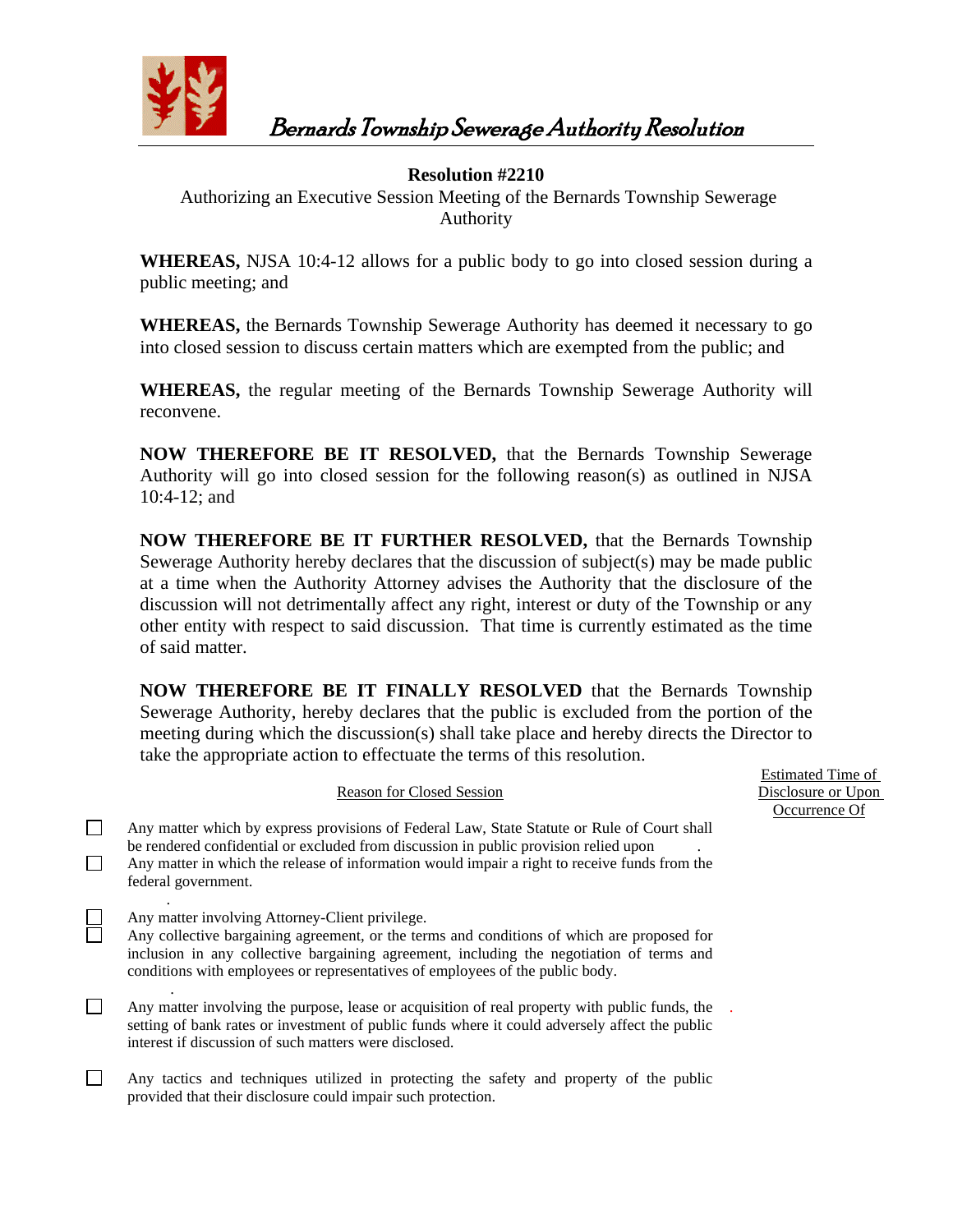

 $\Box$ Any investigations of violations or possible violations of the law.

 $\Box$ Any pending or anticipated litigation or contract negotiations which the public body is or may become a party. Any matters falling within the attorney-client privilege, to the extent that confidentiality is required in order for the attorney to exercise his ethical duties as lawyer. *Under certain circumstances, if public disclosure of the matter would have a potentially negative impact on the Township's position in the litigation or negotiation, this information may be withheld until such time that the matter is concluded or the circumstances no longer present a potential impact.*

 $\boxtimes$ Any matter involving the employment, appointment, termination of employment, terms and conditions of employment, evaluation of the performance, promotion or disciplining of any specific prospective public officer or employee or current public officer or employee employed or appointed by the public body, unless all individual employees or appointees whose right could be adversely affect request in writing that such matter or matters be discussed at a public meeting subject to the balancing of the public's interest and the employee's privacy rights under *South Jersey Publishing,* 124 NJ 478. The employee(s) and nature of discussion is: *Personnel*

 $\Box$ Any deliberation of a public body occurring after a public hearing that may result in the imposition of a specific civil penalty upon the responding party or the suspension or loss of a license or permit belonging to the responding party as a result of an act of omission for which the responding party bears responsibility.

.  $\Box$ Any matter the disclosure of which constitutes an unwarranted invasion of individual privacy.

Agenda and Date Voted: February 15, 2022

#### **CERTIFICATION**

I hereby certify this is a true and exact copy of a resolution adopted by the Bernards Township Sewerage Authority on 2/15/22.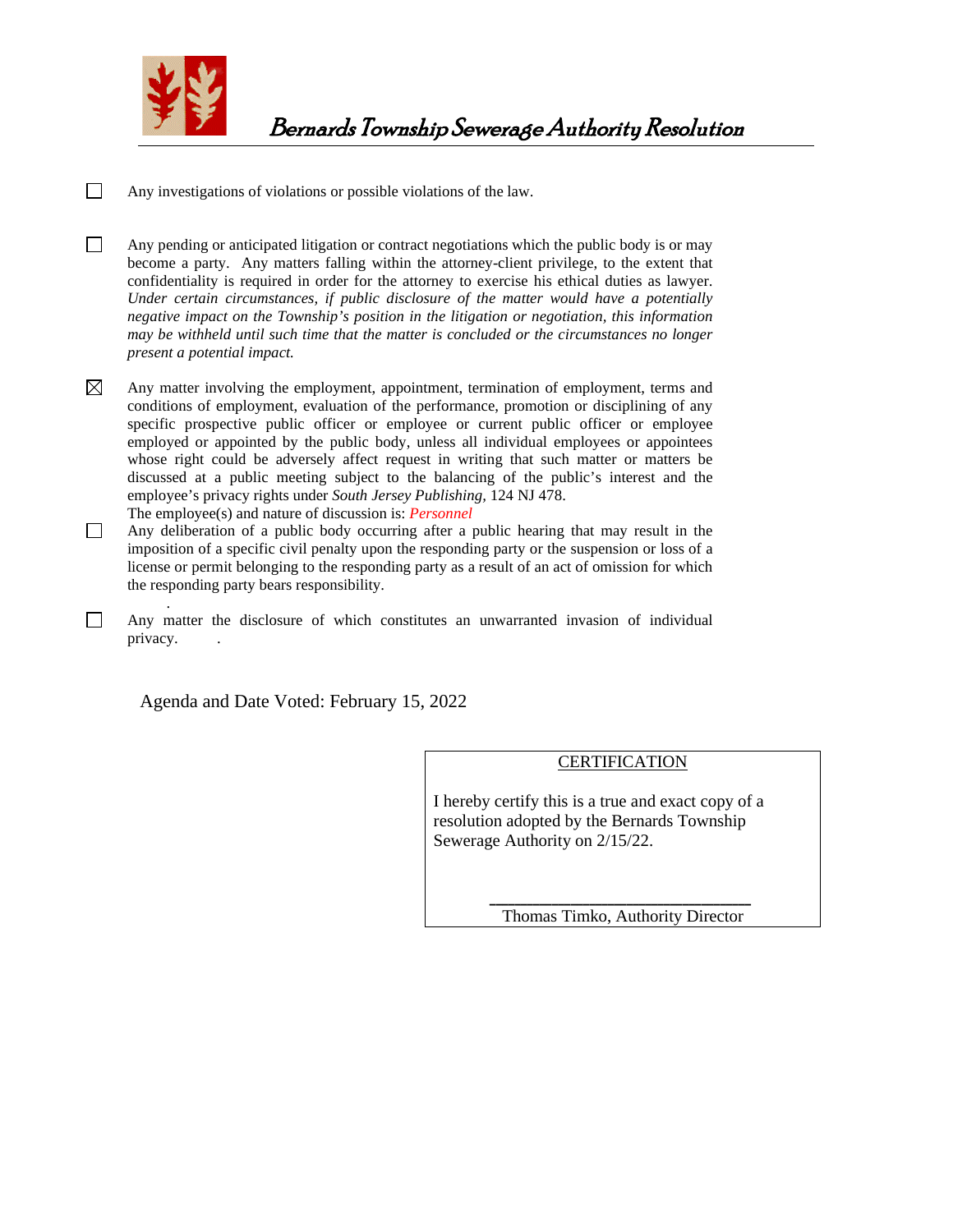

## **RESOLUTION #2211 REFUND OF USER FEE BLOCK 11301 LOT 1.01 180-181 Mountainview Boulevard**

**WHEREAS,** in an email dated Thursday, December 28, 2021, from Kevin Sant'Angelo, Bernards Township Tax Collector, a refund for 180-181 Mountainview Boulevard was requested by the owner, May Basking Ridge LLC for a payment posted by the parent company Accurate Builders; and

**WHEREAS,** the email notes that the owner made a payment of \$34,395.00 for the second half of 2021 which is not due as the property has not been connected yet; and

**NOW, THEREFORE BE IT RESOLVED** that the Bernards Township Sewerage Authority authorizes a refund of \$34,395.00 to Accurate Builders for 180-181 Mountainview Boulevard, May Basking Ridge LLC, 32 Cross, Street Suite 301, Lakewood, NJ 08701, for the over payment of the sewer fee.

Agenda and Date Voted: February 15, 2022

## **CERTIFICATION**

I hereby certify this is a true and exact copy of a resolution adopted by the Bernards Township Sewerage Authority on 2/15/22.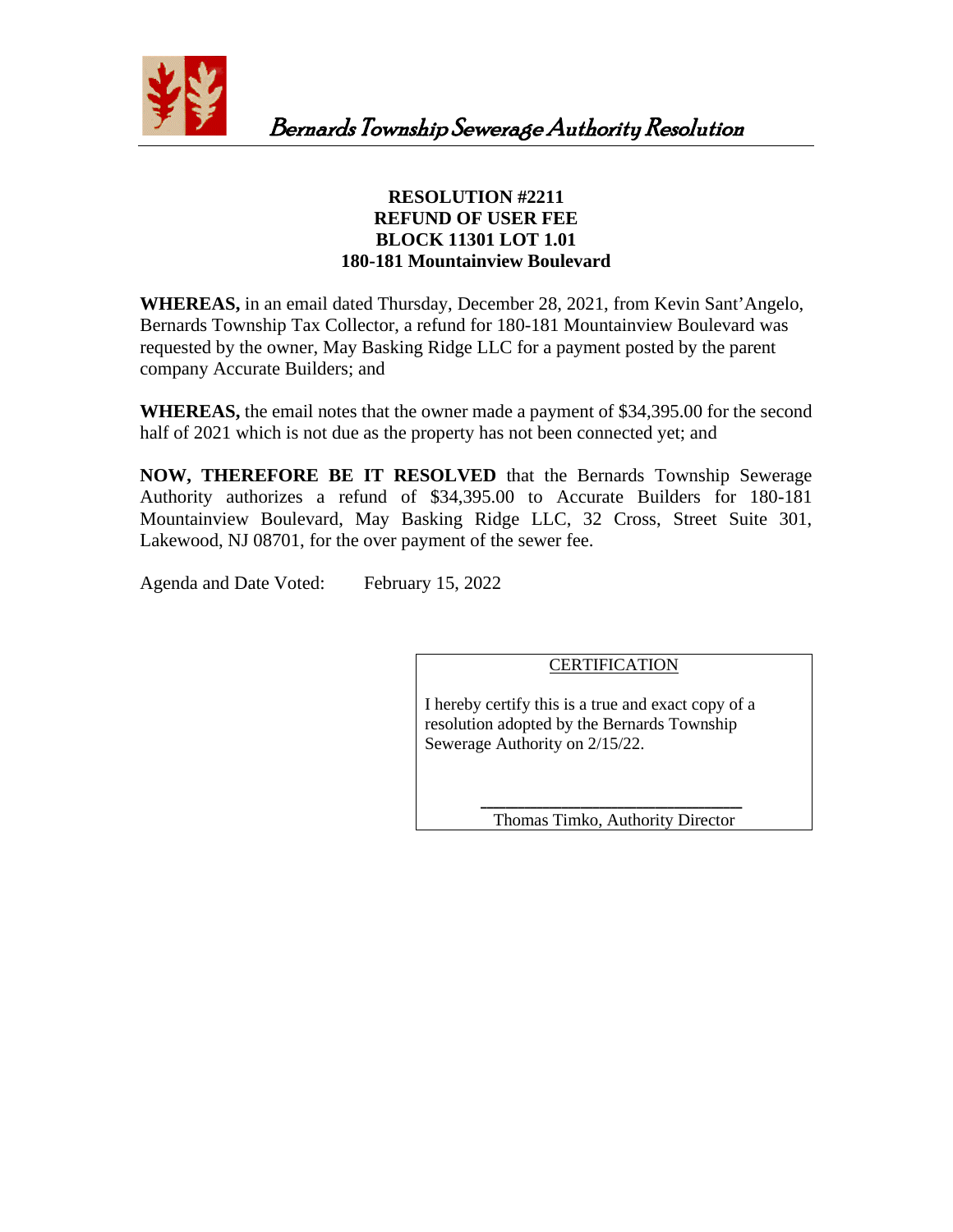

**Resolution #2212** Resolution Accepting the Construction of the Crown Court Pump Station Force Main

**WHEREAS** the Bernards Township Sewerage Authority adopted resolution #2047 approving the first amendment to the sewage allocation agreement for Bernards Plaza Associates LLC for BLOCK 8501, LOTS 39 & 43 for the construction of 198 residential housing units; and

**WHEREAS** the allocation agreement requires Bernards Plaza Associates LLC to pay for all costs associated with any pump station improvements due to the increase in flow from the development; and

**WHEREAS** Bernards Plaza agreed to the construction of a new force main for the pump station; and

**WHEREAS** the Authority's engineering consultant Mott MacDonald reviewed plans and specifications for the force main and related improvements and inspected and approved the construction; and

**WHEREAS** Bernards Plaza has posted a two year maintenance bond required by the allocation agreement; and

**NOW, THEREFORE, BE IT RESOLVED** that the Bernards Township Sewerage Authority hereby accepts the force main as further detailed on plan entitled "Crown Court Pump Station Retrofit, Force Main Plan-1," last revised April 26, 2021, and prepared by Scott H. Turner, P.E., of Menlo Engineering Associates, Highland Park, NJ; and

**BE IT FURTHER RESOLVED** that a certified copy of this Resolution shall be placed in the permanent project file, together with one copy of the plan referred to above with a notation referring to the Resolution of Acceptance placed thereon, and

Agenda and Date Voted: February 15, 2022

## **Certification**

I hereby certify this is a true and exact copy of a resolution adopted by the Bernards Township Sewerage Authority on 02/15/2022.

Thomas Timko, Authority Director

 $\frac{1}{\sqrt{2}}$  ,  $\frac{1}{\sqrt{2}}$  ,  $\frac{1}{\sqrt{2}}$  ,  $\frac{1}{\sqrt{2}}$  ,  $\frac{1}{\sqrt{2}}$  ,  $\frac{1}{\sqrt{2}}$  ,  $\frac{1}{\sqrt{2}}$  ,  $\frac{1}{\sqrt{2}}$  ,  $\frac{1}{\sqrt{2}}$  ,  $\frac{1}{\sqrt{2}}$  ,  $\frac{1}{\sqrt{2}}$  ,  $\frac{1}{\sqrt{2}}$  ,  $\frac{1}{\sqrt{2}}$  ,  $\frac{1}{\sqrt{2}}$  ,  $\frac{1}{\sqrt{2}}$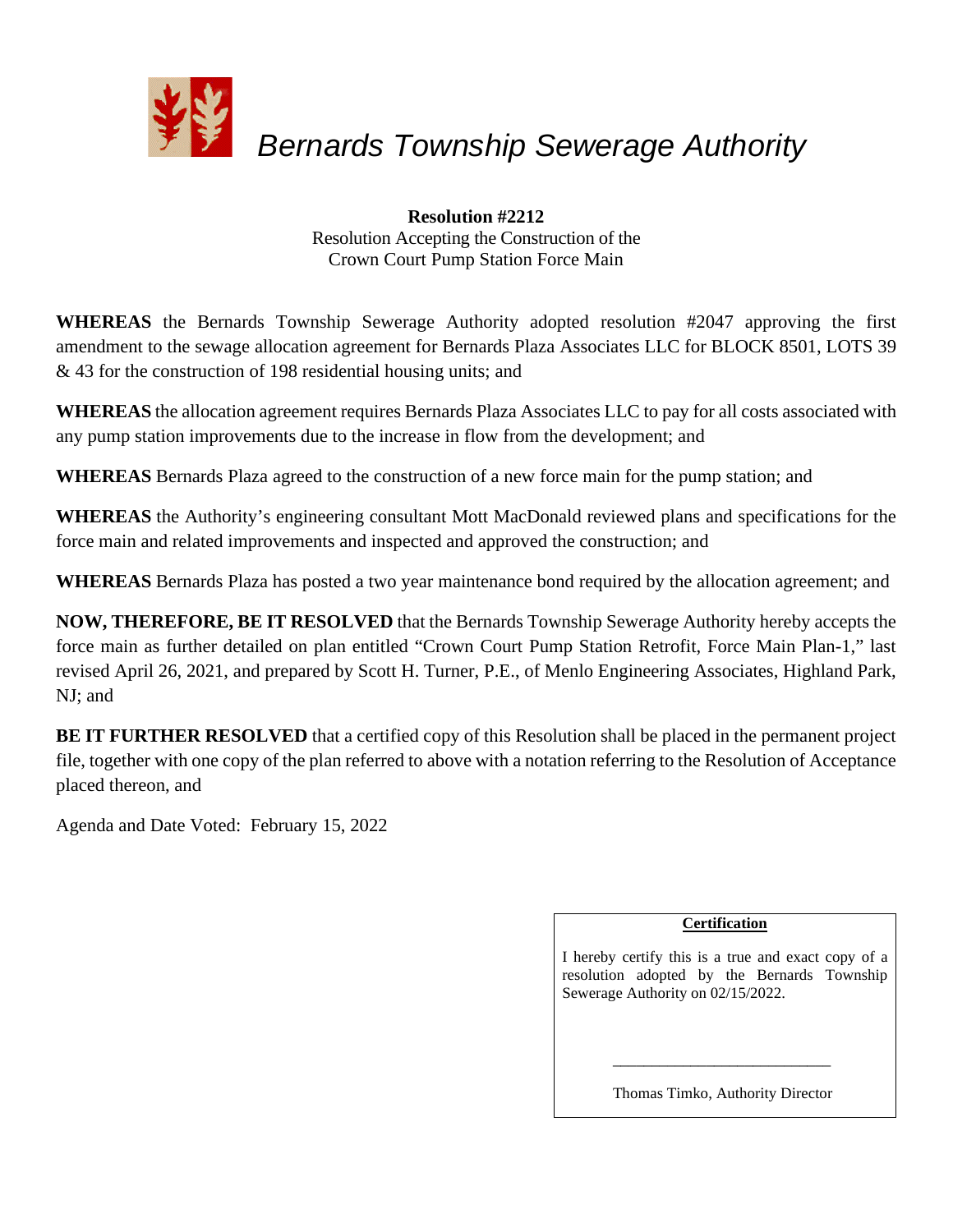

## Resolution #2213 Personnel Appointment David Raphel – Wastewater Treatment Plant Operator I Sewerage Authority

**Whereas**, the fulltime position of Wastewater Treatment Plant Operator is vacant within the Bernards Township Sewerage Authority; and

**Whereas**, the Plant Superintendent, Sewerage Authority Director, and Human Resource Manager have deemed it necessary to fill this position; and,

**Whereas**, David Raphel has applied for and is qualified to fill said position; and

**Now, Therefore Be It Resolved,** by the Bernards Township Sewerage Authority of the Township of Bernards that David Raphel is appointed full time Wastewater Treatment Plant Operator I effective February 21, 2022, at an hourly rate of \$22.60 for a 40-hour workweek. Offer of employment is contingent upon the results of pre-employment screening as per Township policy.

## **CERTIFICATION**

I hereby certify this is a true and exact copy of a resolution adopted by the Bernards Township Sewerage Authority on 2/15/2022.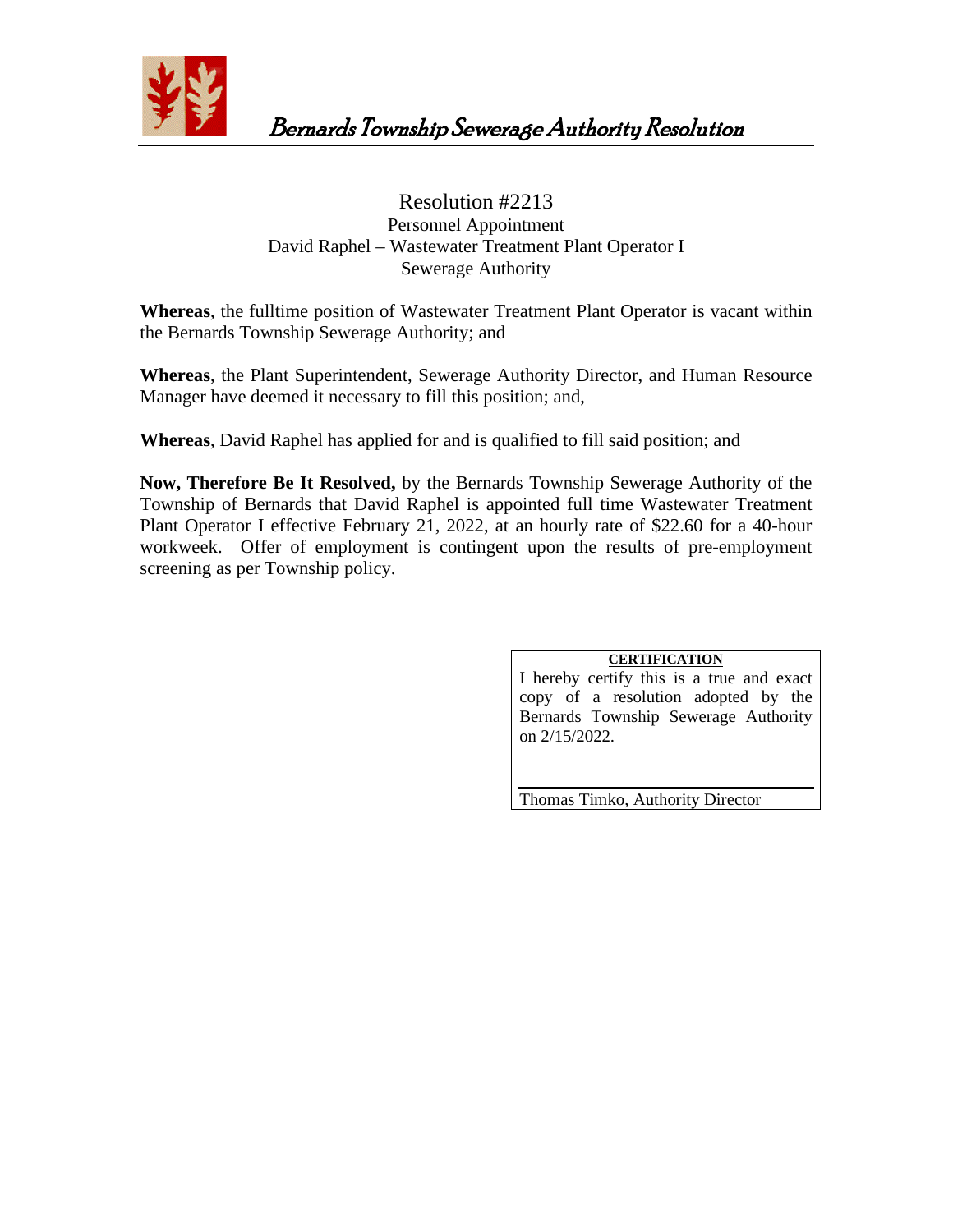

## Resolution #2214 Personnel Appointment Jeremy Cottrell – Wastewater Treatment Plant Operator I Sewerage Authority

**Whereas**, the fulltime position of Wastewater Treatment Plant Operator is vacant within the Bernards Township Sewerage Authority; and

**Whereas**, the Plant Superintendent, Sewerage Authority Director, and Human Resource Manager have deemed it necessary to fill this position; and,

**Whereas**, Jeremy Cottrell has applied for and is qualified to fill said position; and

**Now, Therefore Be It Resolved,** by the Bernards Township Sewerage Authority of the Township of Bernards that Jeremy Cottrell is appointed full time Wastewater Treatment Plant Operator I effective February 21, 2022, at an hourly rate of \$22.60 for a 40-hour workweek. Offer of employment is contingent upon the results of pre-employment screening as per Township policy.

## **CERTIFICATION**

I hereby certify this is a true and exact copy of a resolution adopted by the Bernards Township Sewerage Authority on 2/15/2022.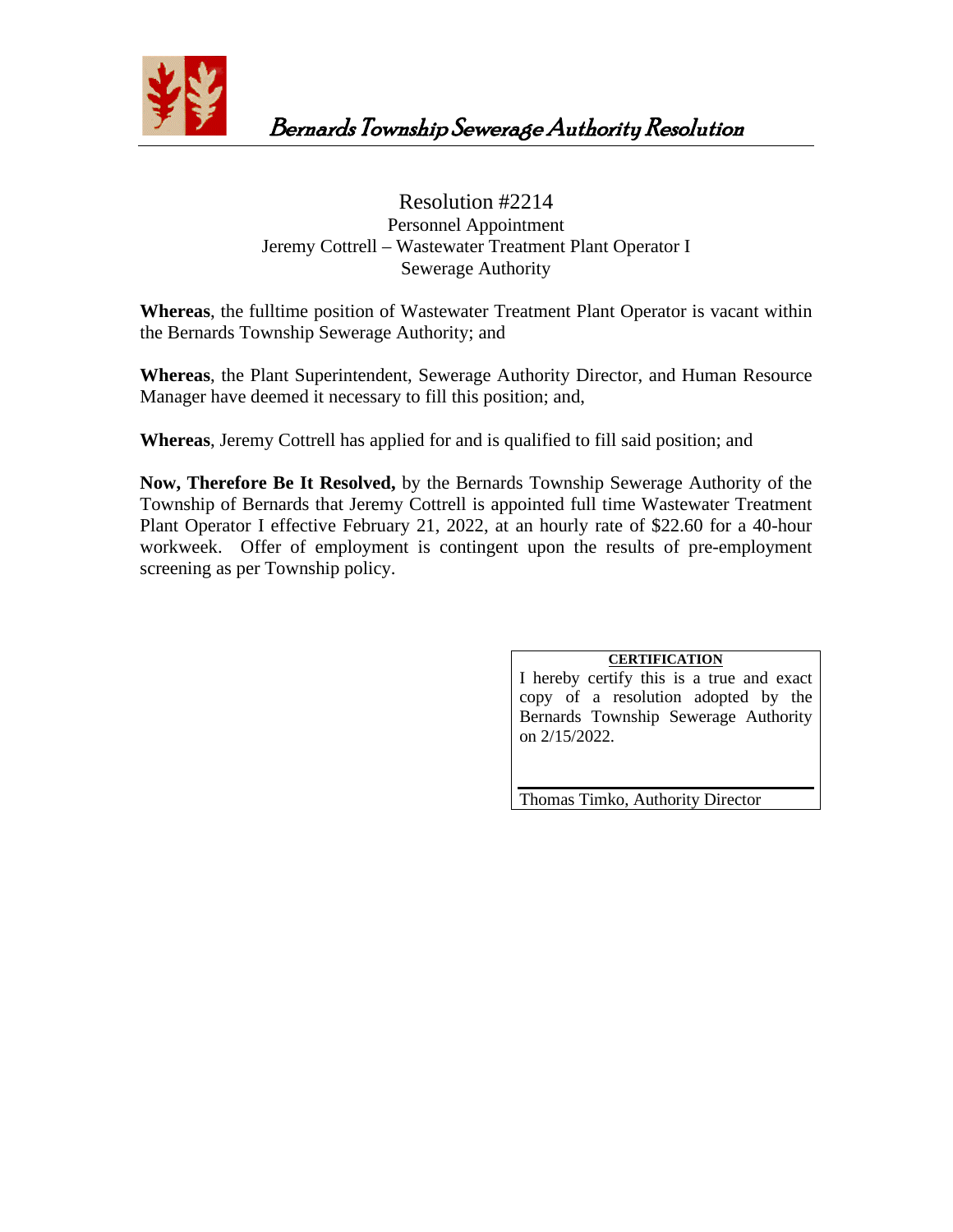

#### **Resolution # 2215**

Bernards Township Sewerage Authority Award of Purchase Order(s) for Foley Incorporated, Pumping Services, Inc., and Vanguard Energy Partners, LLC

WHEREAS, The Township Committee of Bernards has adopted Ordinance #1854 "Known as Pay to Play" and P. L. 2004, Chapter 19; and

**WHEREAS,** pursuant to the ordinance window contracts determined to exceed \$ 17,500.00 and within the bid threshold of \$ 44,000.00 requires Authority approval; and

**WHEREAS,** the purchasing agent has determined that the value of the expenditures with the vendor(s) listed below will exceed \$17,500.00 in purchases;

| Vendor                        | Not to Exceed |
|-------------------------------|---------------|
| Foley Incorporated            | \$44,000.00   |
| LookFirst Technology LLC      | \$44,000.00   |
| Miracle Chemical Company      | \$44,000.00   |
| Vanguard Energy Partners, LLC | \$44,000.00   |

and

**WHEREAS,** in anticipation of the listed expenditure, a Business Entity Disclosure Certification has been secured in compliance with N.J.S.A.19:44A 20-4 et seq., and that the principals of the said companies, have not made any reportable contributions to a political or candidate committee in the Township of Bernards in the previous one year, and that the contract will prohibit the principals of said companies from making ANY contributions through the term of the contract pursuant to Bernards Township Ordinance # 1854 adopted on February 28, 2006, that would prohibit any business entity or professional that procures goods, services or contracts from the Township without the formal bid process from making "any" contribution whatsoever in the prior calendar year; and

**NOW THEREFORE BE IT RESOLVED** by the Bernards Township Sewerage Authority of the Township of Bernards, Somerset County, New Jersey that the Purchasing Agent is hereby authorized to issue purchase orders to the vendor listed above to maintain continuity and facilitate the ordering process through November 30, 2022.

Agenda and Date Voted: February 15, 2022

| <b>PURCHASING CERTIFICATION</b>                                                     |                                                                                                                                                                |  |  |
|-------------------------------------------------------------------------------------|----------------------------------------------------------------------------------------------------------------------------------------------------------------|--|--|
| I hereby certify that I have prepared this resolution and reviewed it for accuracy. |                                                                                                                                                                |  |  |
| Date: February 1, 2022                                                              | Jeanny Resident<br>Francis J. Decibus, OPA, RPPO<br>Purchasing Agent                                                                                           |  |  |
|                                                                                     | <b>CERTIFICATION</b><br>I hereby certify this is a true and exact copy of a resolution<br>adopted by the Bernards Township Sewerage Authority on<br>01/12/2021 |  |  |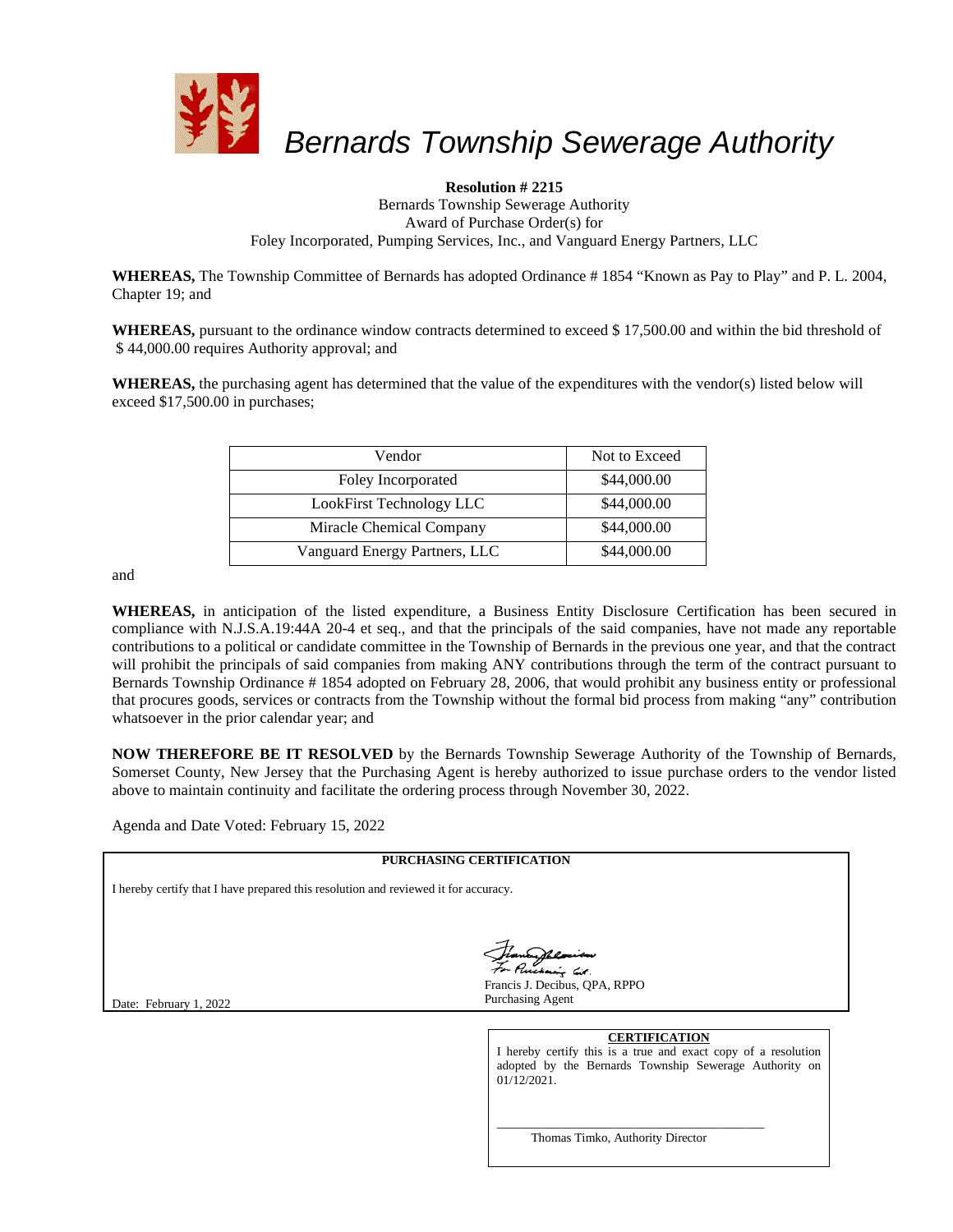

## **RESOLUTION #2216 REJECTION OF BID FOR FIELDSTONE FORCE MAIN INVESTIGATION**

**WHEREAS,** the Bernards Township Sewerage Authority received bids on Tuesday, January 25, 2022 at 10:45 AM for the Fieldstone Force Main Investigation project. The bid summary is as follows:

| <b>Bidder</b>                          | Bid          |
|----------------------------------------|--------------|
| <b>Montana Construction Corp. Inc.</b> | \$286,500.00 |
| <b>Arold Construction Co.</b>          | \$309,900.00 |

**WHEREAS,** it is the combined recommendation of the Director, Superintendent and Purchasing Agent to reject the bid pursuant to N.J.S.A. 40A:11-13.2(a) as the lowest bid exceeds the cost estimated for this project.

**BE IT RESOLVED,** by the Bernards Township Sewerage Authority, Somerset County, New Jersey that the lowest bid is hereby rejected and that the Purchasing Agent is authorized by the Bernards Township Sewerage Authority to re-advertise.

BE IT FURTHER RESOLVED, that a copy of this resolution be on file, available for public inspection in the office of the Bernards Township Sewerage Authority Director, 277 So. Maple Avenue, Basking Ridge, New Jersey 07920.

Agenda and Date Voted: February 15, 2022

**PURCHASING CERTIFICATION** I hereby certify that I have reviewed this resolution for accuracy. .<br>kozór lút. Francis J. Decibus, QPA Purchasing Agent Date: February 10, 2022

#### **Certification**

I hereby certify this is a true and exact copy of a resolution adopted by the Bernards township Sewerage Authority on 02/15/2022.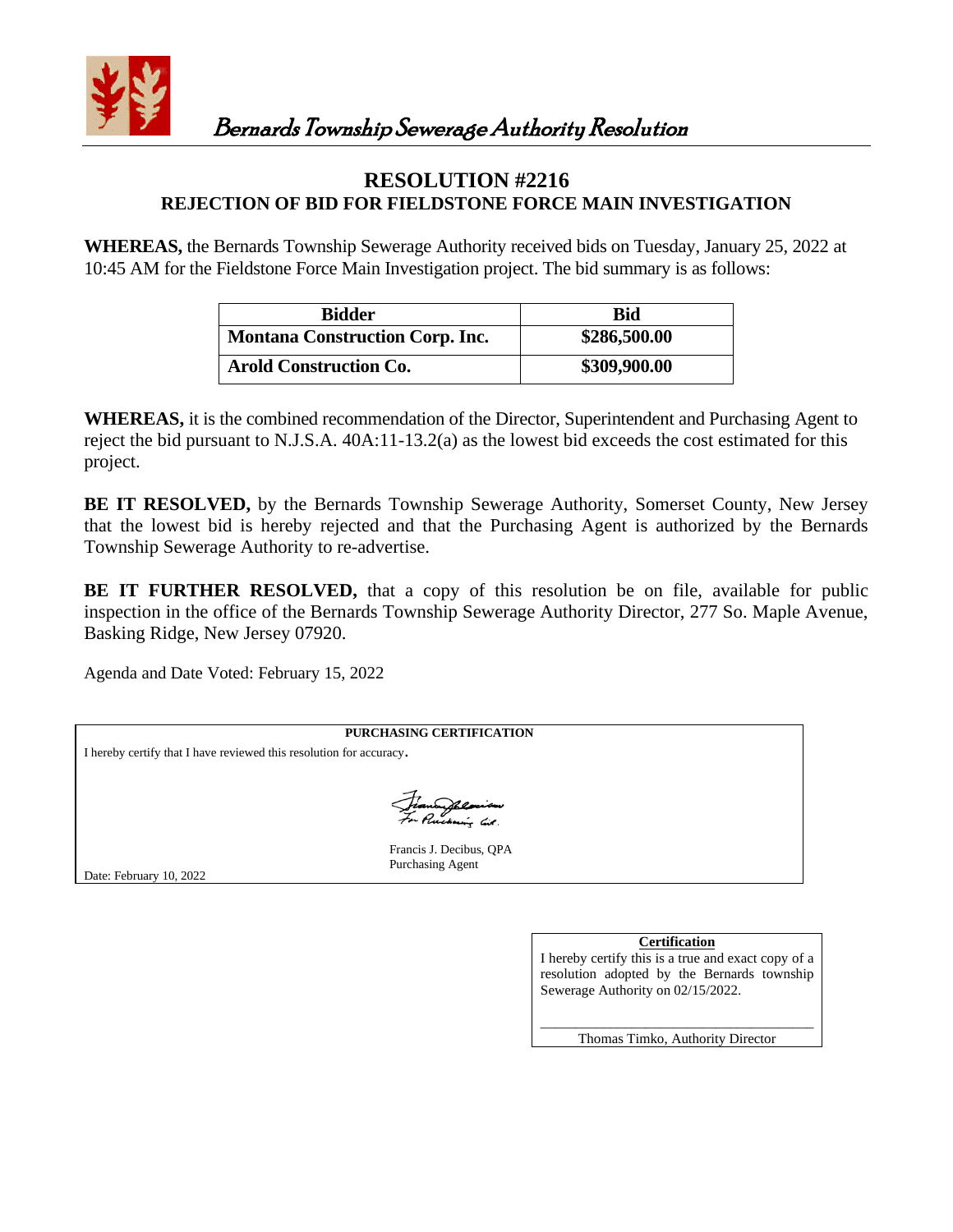

Bernards Township Sewerage Authority Resolution

## **RESOLUTION #2217 REJECTION OF BID East Oak Street Force Main Rehabilitation Project Phase III**

**WHEREAS,** the Bernards Township Sewerage Authority received bids on Tuesday, January 25, 2022 at 10:30 AM for the East Oak Street Force Main Rehabilitation Project Phase III. The bid summary is as follows:

| <b>Bidder</b>                       | <b>Bid</b>     |
|-------------------------------------|----------------|
| <b>Reivax Contracting Corp.</b>     | \$572,845.50   |
| <b>Arold Construction Co. Inc.</b>  | \$829,000.00   |
| <b>Insituform Technologies, LLC</b> | \$1,733,960.00 |

**WHEREAS,** the low bidder, Reivax Contracting Corp., 165 River Road, Flemington, NJ 08822, failed to complete the Acknowledgement of Receipt of Addenda form and also exceeded the allowable amount for Item 1, Mobilization, as outlined in Section 154 of the bid documents; and

**WHEREAS,** the Township finds and concludes that pursuant to N.J.S.A. 40A:11-2 (33), the bid submitted is not "Responsive" as Reivax Contracting Corp. submitted incorrect bid documents and therefore does not conform to the terms and conditions, specifications, legal requirements, and other provisions of the request; and

**WHEREAS,** it is the combined recommendation of the Director and Purchasing Agent to reject the bid as non-responsive pursuant to N.J.S.A. 40A:11-2 (33); and

**BE IT RESOLVED,** by the Bernards Township Sewerage Authority, Somerset County, New Jersey that the bid is hereby rejected and that the Purchasing Agent is authorized by the Bernards Township Sewerage Authority to re-advertise.

**BE IT FURTHER RESOLVED,** that a copy of this resolution be on file, available for public inspection in the office of the Bernards Township Sewerage Authority Director, 277, So. Maple Avenue, Basking Ridge, New Jersey 07920.

|                                                                     | PURCHASING CERTIFICATION      |  |  |
|---------------------------------------------------------------------|-------------------------------|--|--|
| I hereby certify that I have reviewed this resolution for accuracy. |                               |  |  |
|                                                                     |                               |  |  |
|                                                                     |                               |  |  |
|                                                                     | Jeanny Resident               |  |  |
|                                                                     |                               |  |  |
| Dated: February 10 2022                                             | Francis J. Decibus, QPA, RPPO |  |  |

red: February 10, 2022

Purchasing Agent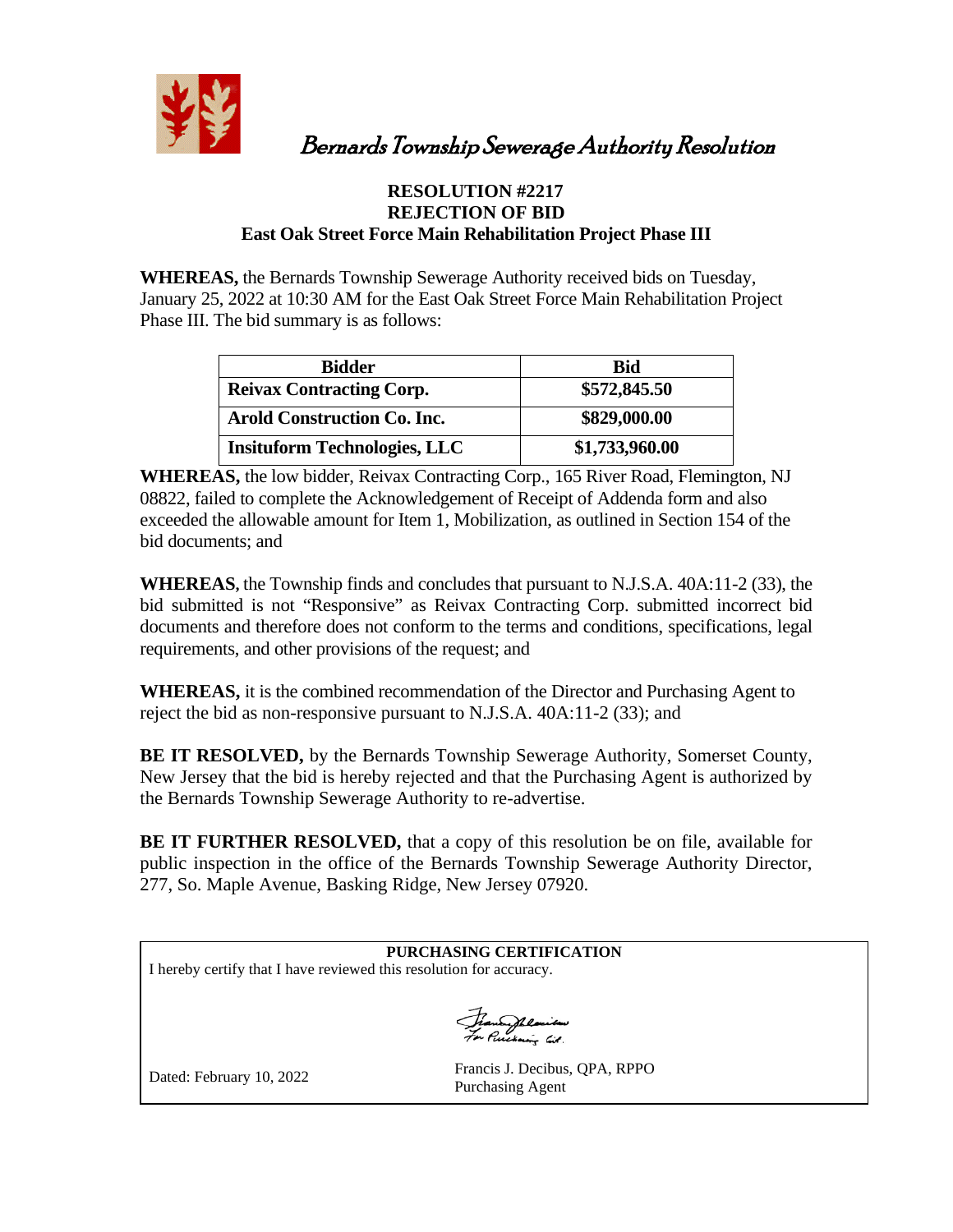Date Adopted: February 15, 2022

#### **Certification**

I hereby certify this is a true and exact copy of a resolution adopted by the Bernards township Sewerage Authority on 2/15/2022.

Thomas Timko, Authority Director

\_\_\_\_\_\_\_\_\_\_\_\_\_\_\_\_\_\_\_\_\_\_\_\_\_\_\_\_\_\_\_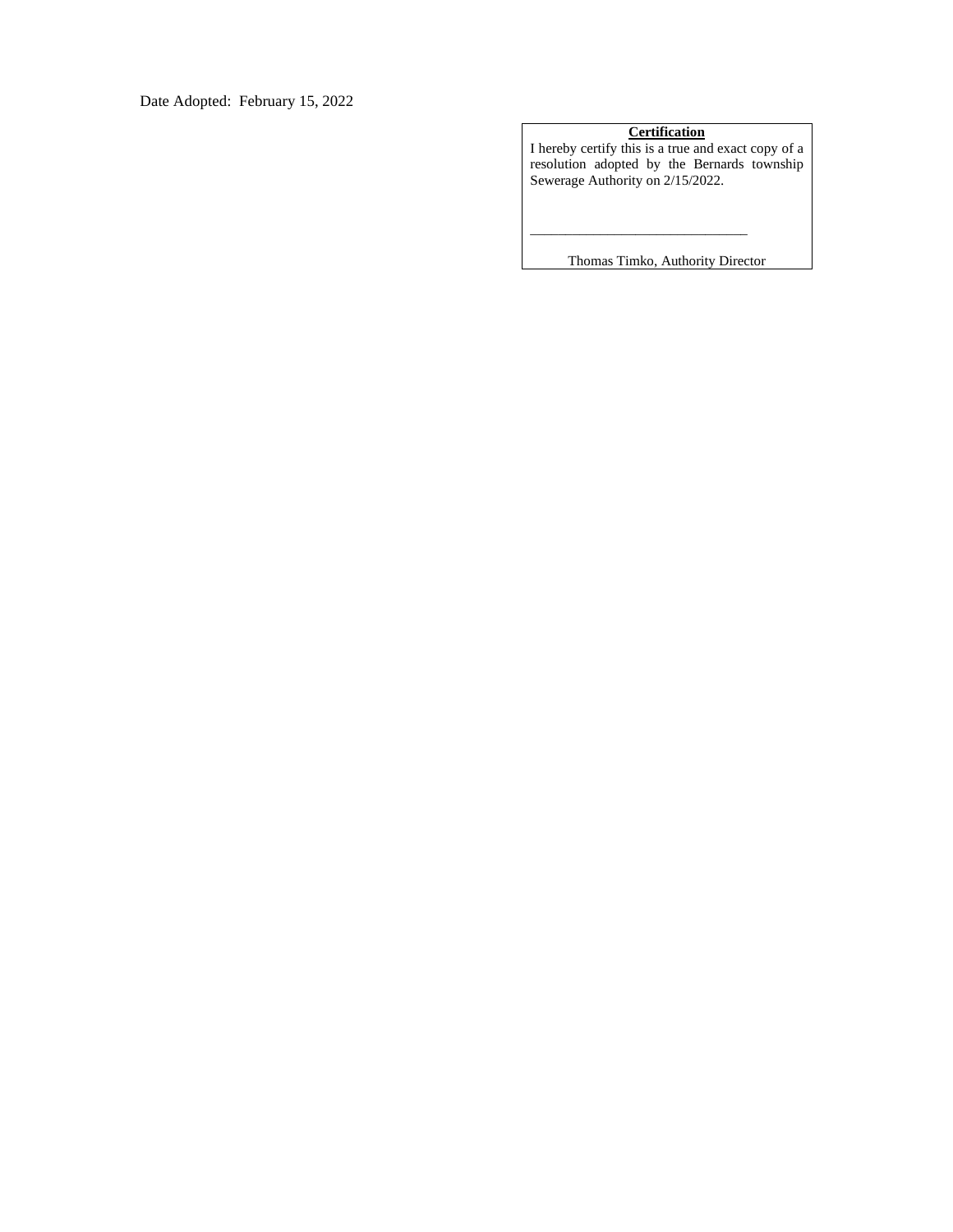

## **Resolution #2218**

Authorizing and Approving Purchase of a Truck/Van RCA 4.0 HD mainline & lateral launcher installation Model #SC21AG035A from Pierce-Eagle Equipment Co., 3388 Route 22 West, Branchburg, NJ 08876, a member of the Houston-Galveston Area Counsel (HGAC) Contract #SC01-021A

In the Amount Not to Exceed \$349,912.00

**WHEREAS,** the Bernards Township Sewerage Authority wishes to purchase, one (1) Truck/Van RCA 4.0 HD mainline & lateral launcher installation Model #SC21AG035A;

| <b>OTY</b> | <b>DESCRIPTION</b>                                                  | <b>UNIT TOTAL</b> |
|------------|---------------------------------------------------------------------|-------------------|
|            | Truck/Van RCA 4.0 HD mainline & lateral launcher installation Model | \$383,352.00      |
|            | $\#SC21AG035A$                                                      |                   |
|            | Quote Dated 1/3/2022                                                |                   |
|            | Additional software & accessories                                   | \$30,315.00       |
|            | Sub Total                                                           | \$413,667.00      |
|            | <b>TRADE-IN</b>                                                     |                   |
|            | 2010 Cues Mainline Lateral Truck                                    | \$45,000.00       |
|            | Additional credit & discounts                                       | \$19,022.00       |
|            | <b>TOTAL</b>                                                        | \$349,912.00      |

**WHEREAS**, N.J.S.A. 52:34-6.2(b)(3) authorizes any contracting unit to purchase goods, or to contract for services through the use of a nationally recognized and accepted cooperative purchasing agreement that has been developed utilizing a competitive bidding process by another contracting unit within the State of New Jersey or within any other state; and

**WHEREAS**, the Chief Financial Officer has certified that funds are available in the budget; the line item appropriation to be charged is line account #C-01-22-PLA- D01 (\$349,912.00); and

**NOW THEREFORE BE IT RESOLVED** by the Bernards Township Sewerage Authority of the Township of Bernards that the Purchasing Agent be authorized to issue a purchase order to Pierce-Eagle Equipment Co., 3388 Route 22 West, Branchburg, NJ 08876 in the amount not to exceed \$349,912.00.

|                                                                                                                                                                                                                                                                                                                                                     | <b>CFO CERTIFICATION</b>                                                                                                                                           |  |  |  |
|-----------------------------------------------------------------------------------------------------------------------------------------------------------------------------------------------------------------------------------------------------------------------------------------------------------------------------------------------------|--------------------------------------------------------------------------------------------------------------------------------------------------------------------|--|--|--|
|                                                                                                                                                                                                                                                                                                                                                     | I, Sean McCarthy, Chief Financial Officer of the Township of Bernards, hereby certify that adequate funds are available for the above referenced contract for 2022 |  |  |  |
|                                                                                                                                                                                                                                                                                                                                                     | Vehicle Replacement. Monies are available in the 2022 Authority Capital Budget, line item C-01-22-PLA-D01, (\$349,912.00).                                         |  |  |  |
| Date: February 10, 2022                                                                                                                                                                                                                                                                                                                             | $\sim$ 2                                                                                                                                                           |  |  |  |
|                                                                                                                                                                                                                                                                                                                                                     | Sean McCarthy, Chief Financial Officer                                                                                                                             |  |  |  |
|                                                                                                                                                                                                                                                                                                                                                     |                                                                                                                                                                    |  |  |  |
|                                                                                                                                                                                                                                                                                                                                                     | <b>Explanatory Statement</b>                                                                                                                                       |  |  |  |
| This resolution approves the purchase of a video inspection truck and camera equipment to replace the old truck which is 12 years old and in accordance with the<br>Authority capital plan. The video inspection truck is an important piece of equipment that is used to inspect sewer mains.<br>Date: February 10, 2022<br>Thomas Timko, Director |                                                                                                                                                                    |  |  |  |
|                                                                                                                                                                                                                                                                                                                                                     |                                                                                                                                                                    |  |  |  |
|                                                                                                                                                                                                                                                                                                                                                     | PURCHASING CERTIFICATION                                                                                                                                           |  |  |  |
| I hereby certify that I have prepared this resolution and reviewed it for accuracy.                                                                                                                                                                                                                                                                 |                                                                                                                                                                    |  |  |  |
|                                                                                                                                                                                                                                                                                                                                                     | Francy Remiers                                                                                                                                                     |  |  |  |
| Date: February 10, 2022                                                                                                                                                                                                                                                                                                                             | Francis J. Decibus, OPA, RPPO                                                                                                                                      |  |  |  |
|                                                                                                                                                                                                                                                                                                                                                     | Purchasing Agent                                                                                                                                                   |  |  |  |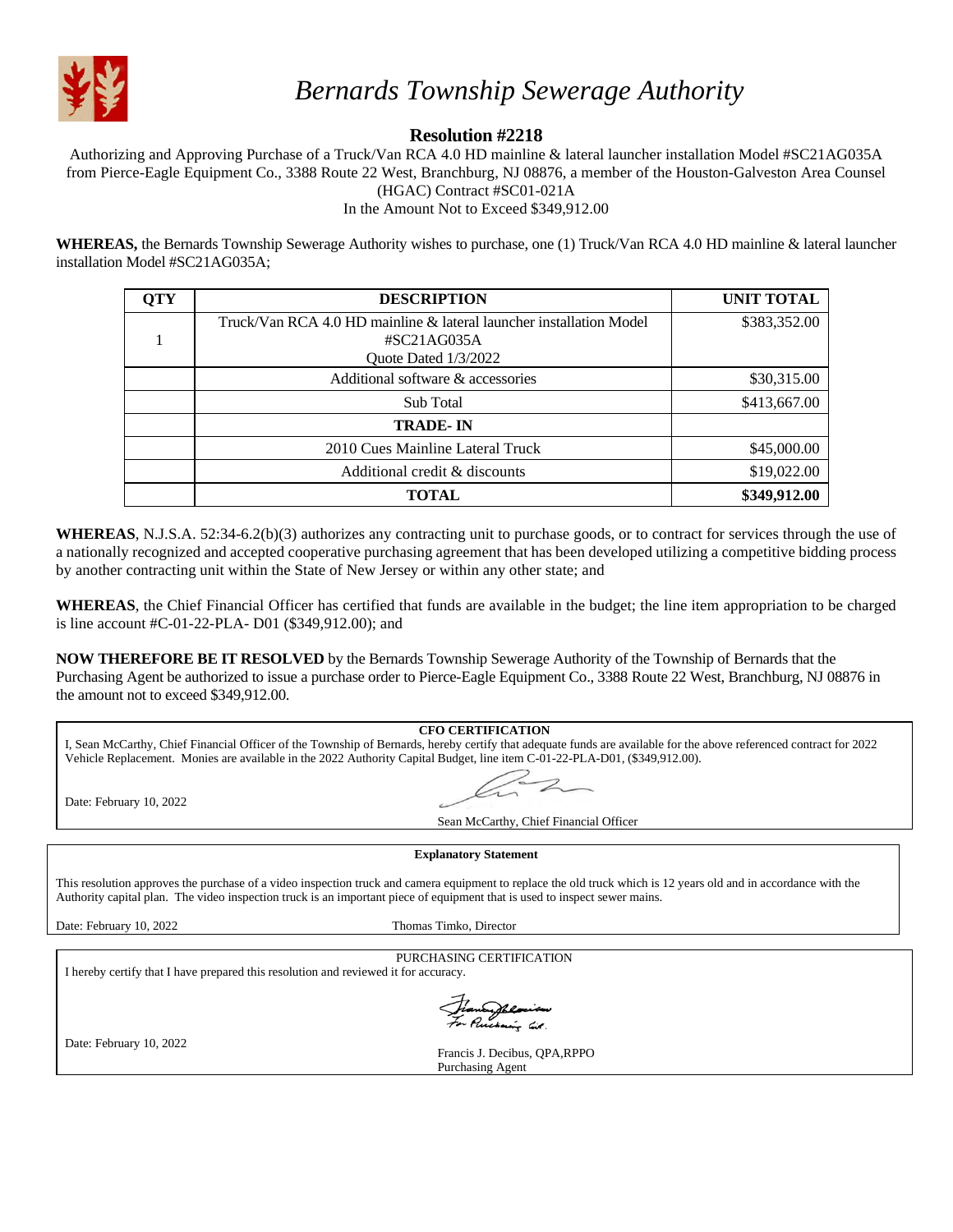Dated and Voted: February 15, 2022 **CERTIFICATION** I hereby certify this is a true and exact copy of a resolution adopted by the Bernards Township Sewerage Authority on 02/15/2022.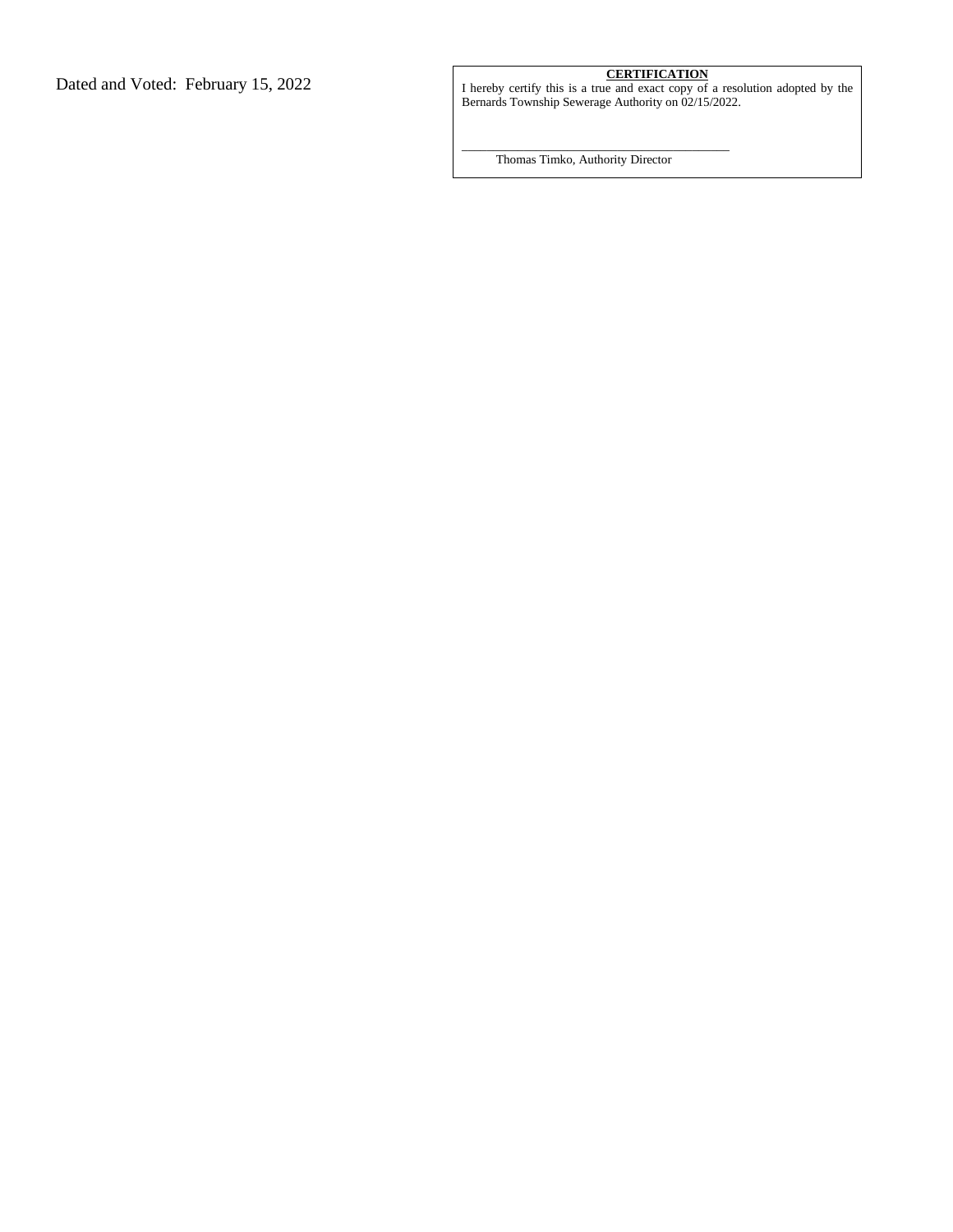

## **Resolution #2219**

### Award of Bid, for REMOVAL AND DISPOSAL OF DEWATERED SLUDGE **PRIMARY** to Environmental Protection & Improvement Co. LLC 227 US Highway 206, Suite 31, Bldg. 1, Flanders, NJ 07836 In the Amount of \$1,614,125.00 (\$322,825.00 Per Year) (5 YEAR PERIOD FROM 2022-2027) and Award of Bid, for REMOVAL AND DISPOSAL OF DEWATERED SLUDGE **SECONDARY** to Denali Water Solutions 3308 Bernice Avenue, Russellville, AR 72802 In the Amount of \$150,000.00 (\$30,000.00 Per Year) (5 YEAR PERIOD FROM 2022-2027)

**WHEREAS,** The Township received bids on Wednesday, February 2, 2022 at 10:30 A.M. for the Removal and Disposal of Dewatered Sludge for Primary and Secondary contracts;

The Bid Summary as follows:

| <b>Bidders Name</b>                            | <b>BID PRIMARY</b> per ton | BID SECONDARY per ton |
|------------------------------------------------|----------------------------|-----------------------|
| Environmental Protection & Improvement Co. LLC | $$129.13*$                 | \$129.13              |
| Denali Water Solutions                         | \$138.77                   | $$138.77**$           |
| Spectrasery Inc.                               | \$139.00                   | \$155.00              |
| <b>LMR</b> Disposal LLC                        | \$149.50                   | \$149.50              |
| Russell Reid                                   | \$181.75                   | \$237.00              |

Note: The specifications require two distinct awards, denoted as Primary and Secondary, to provide redundancy for sludge disposal continuity of operations.

\* Low bid primary

\*\*Low bid secondary (Lowest bidder primary is excluded from secondary bid per specs.)

**WHEREAS,** it is the combined recommendation of the Authority Superintendent, Director and Purchasing Agent to award the **PRIMARY** contract to, Environmental Protection & Improvement Co. LLC, 227 US Highway 206, Suite 31, Bldg. 1, Flanders, NJ 07836; in the five (5) year total amount of \$1,614,125.00 (\$322,825.00 Per Year) for 2022-2027; and

**WHEREAS,** it is the combined recommendation of the Authority Superintendent, Director and Purchasing Agent to award the **SECONDARY** contract to, Denali Water Solutions, 3308 Bernice Avenue, Russellville, AR 72802; in the five (5) year total amount of \$150,000.00 (\$30,000.00 Per Year) for 2022-2027; and

**WHEREAS,** the Chief Financial Officer has certified that funds are available in the 2022 budget; the line item appropriations to be charged is 2-01- -803-235 and (3-01- -803-235; 4-01- -803-235; 5-01- - 803- 235; 6-01- - 803-235; 7-01- - 803-235, pending Bernards Township Sewerage Authority approval); and

**WHEREAS**, this PRIMARY contract has been awarded to Environmental Protection & Improvement Co. LLC through a "fair and open process" pursuant to N.J.S.A. 19:44A-20.4, et seq."; and

**WHEREAS**, this SECONDARY contract has been awarded to Denali Water Solutions through a "fair and open process" pursuant to N.J.S.A. 19:44A-20.4, et seq."; and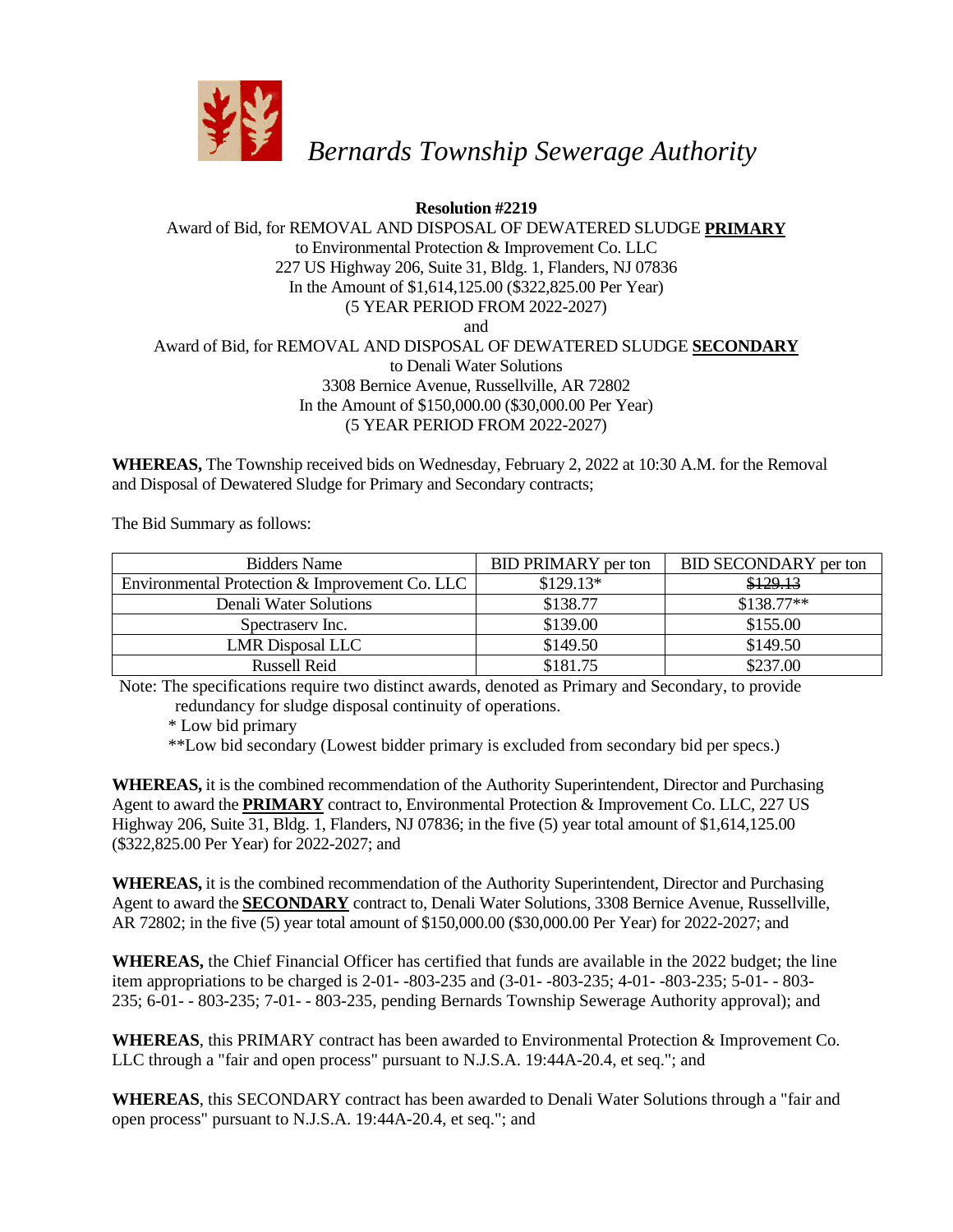**NOW THEREFORE BE IT RESOLVED,** by the Bernards Township Sewerage Authority, Somerset County, New Jersey that the Purchasing Agent is hereby authorized to issue a PRIMARY contract and purchase order to: Environmental Protection & Improvement Co. LLC, 227 US Highway 206, Suite 31, Bldg. 1, Flanders, NJ 07836 in the five (5) year total amount of \$1,614,125.00 (\$322,825.00 Per Year) for 2022-2027; and

**NOW THEREFORE BE IT RESOLVED,** by the Bernards Township Sewerage Authority, Somerset County, New Jersey that the Purchasing Agent is hereby authorized to issue a SECONDARY contract and purchase order to: Denali Water Solutions, 3308 Bernice Avenue, Russellville, AR 72802; in the five (5) year total amount of \$150,000.00 (\$30,000.00 Per Year) for 2022-2027; and

**NOW THEREFORE BE IT FURTHER RESOLVED,** that a copy of this resolution be published in the official Township newspaper, be on file, available for public inspection, in the office of the Bernards Township Sewerage Authority, 277 South Maple Avenue, Basking Ridge, NJ 07920.

#### **Explanative Statement**

This bid is to secure a firm to remove and dispose of the HBSTP sludge. The contract is for a five year period from 2022- 2027, not to exceed \$1,614,125.00 (\$322,825.00 Per Year) for the PRIMARY contract and not to exceed \$150,000.00 (\$30,000.00 Per Year) for the SECONDARY contract.

Date: February 15, 2022

Thomas Timko Authority Director

#### Chief Financial Officer Certification

I, Sean McCarthy, Chief Financial Officer of the Township of Bernards, hereby certify that adequate funds are available for the above referenced purchase in the not to exceed amount of \$322,825.00 for the PRIMARY contract and in the not to exceed amount of \$30,000.00 for the SECONDARY contract. Monies are available in the 2022 Sewerage Authority Budget; line account #2-01- -803-235-and (3-01- -803-235; 4-01- -803-235; 5-01- - 803-235; 6-01- - 803- 235; 7-01- - 803-235 pending Bernards Township Sewerage Authority approval).



#### **PURCHASING CERTIFICATION**

I hereby certify that I have prepared this resolution and reviewed it for accuracy.

chaing lit.

Francis J. Decibus, QPA, Purchasing Agent

Date: February 10, 2022

Agenda and Date Voted on: February 15, 2022

#### **CERTIFICATION**

I hereby certify this is a true and exact copy of a resolution adopted by the Bernards Township Sewerage Authority on 2/15/2022.

\_\_\_\_\_\_\_\_\_\_\_\_\_\_\_\_\_\_\_\_\_\_\_\_\_\_\_\_\_\_\_\_\_\_\_\_\_\_\_\_\_\_\_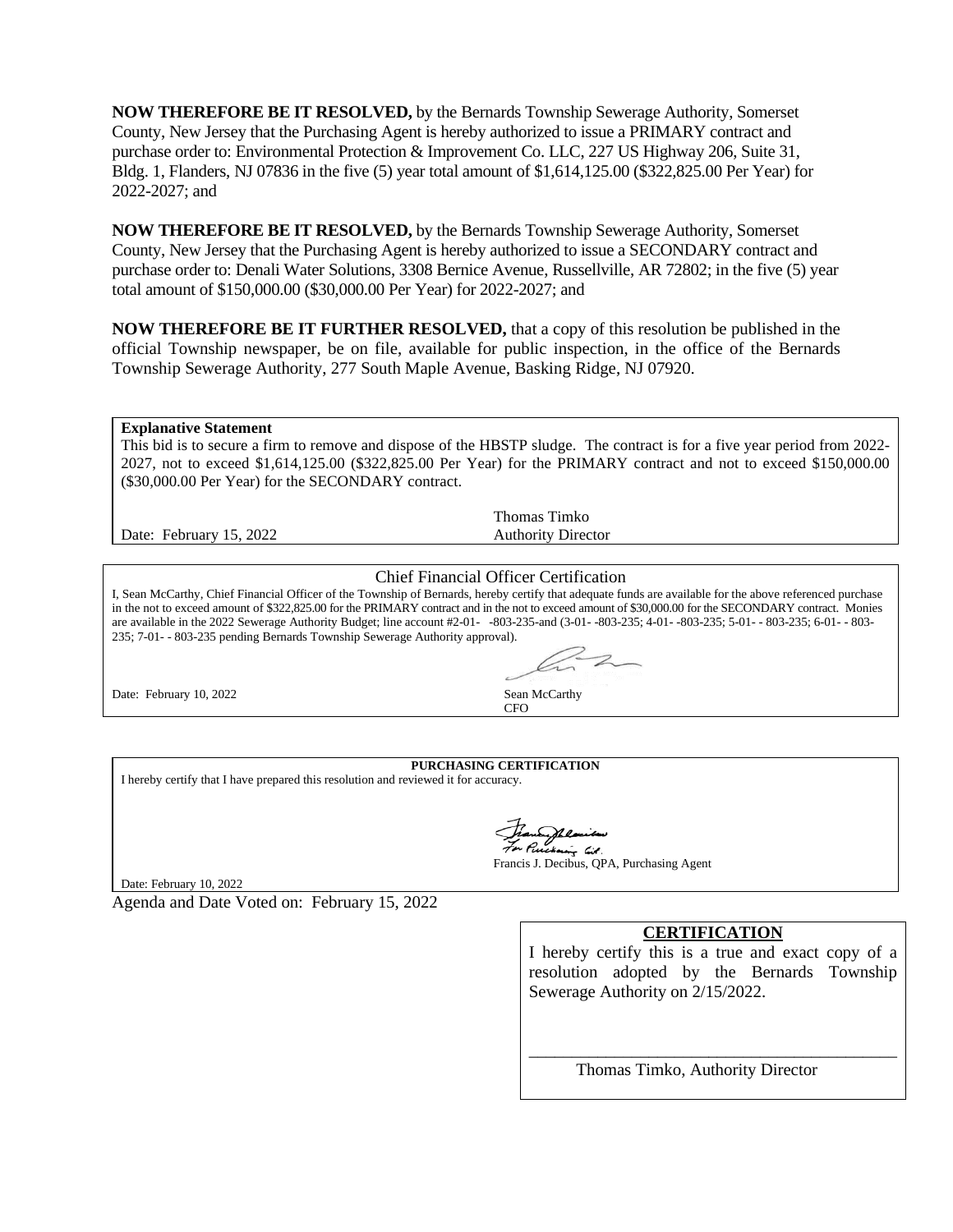#### **BERNARDS TOWNSHIP SEWERAGE AUTHORITY RESOLUTION #2220 CAPITAL TRANSFER – kirk key system (main switchgear)**

**WHEREAS,** there are insufficient funds in the following account (excepting the appropriation for Contingent Expenses or Deferred Charges) to meet the demands for the Capital Budget project:

#### **C-01-20-PLA-C03 Plant Generator Controls**

**WHEREAS,** there is a surplus in the following accounts (excepting the appropriation for Contingent Expenses, Deferred Charges, Cash Deficit of Preceding Year, or Interest and Debt Redemption Charges) over and above the demand deemed necessary for the balance of the Capital project

#### **C-01-16-PLA-F01 Belt Press Refurbishing**

**NOW, THEREFORE, BE IT RESOLVED** (not less than two-thirds of all the members thereof affirmatively concurring) that part of the surplus in the account heretofore mentioned be and the same is hereby transferred to the account (excepting the appropriation for Contingent Expenses or Deferred Charges) mentioned as being insufficient, to meet the current demands, and

**BE IT FURTHER RESOLVED** that the CFO is hereby authorized and directed to make the following transfers:

| <b>FROM</b>           | <b>AMOUNT</b> |                   |  |
|-----------------------|---------------|-------------------|--|
| C-01-16-PLA-F01       | \$22,051.00   | $C-01-20-PLA-C03$ |  |
|                       |               |                   |  |
|                       |               |                   |  |
| <b>TOTAL TRANSFER</b> | \$22,051.00   |                   |  |

## **CHIEF FINANCIAL OFFICER CERTIFICATION**

I, Sean McCarthy, Chief Financial Officer for the Township of Bernards, hereby certify that adequate funds are available in the Bernards Township Sewerage Authority's Unreserved Retained Earnings for the above referenced transfer in the amount of \$22,051.00.

az

February 10, 2022 Sean McCarthy, CFO

## **EXPLANATORY STATEMENT**

This transfer moves additional funds into the Plant Generator Controls account to award the project. See Resolution #2222.

February 10, 2022 Thomas Timko, Authority Director

# Date Adopted: February 15, 2022

I hereby certify this is a true and exact copy of a resolution adopted by the Bernards Township Sewerage Authority on 2/15/2022

\_\_\_\_\_\_\_\_\_\_\_\_\_\_\_\_\_\_\_\_\_\_\_\_\_\_\_\_\_\_\_\_\_\_\_\_\_\_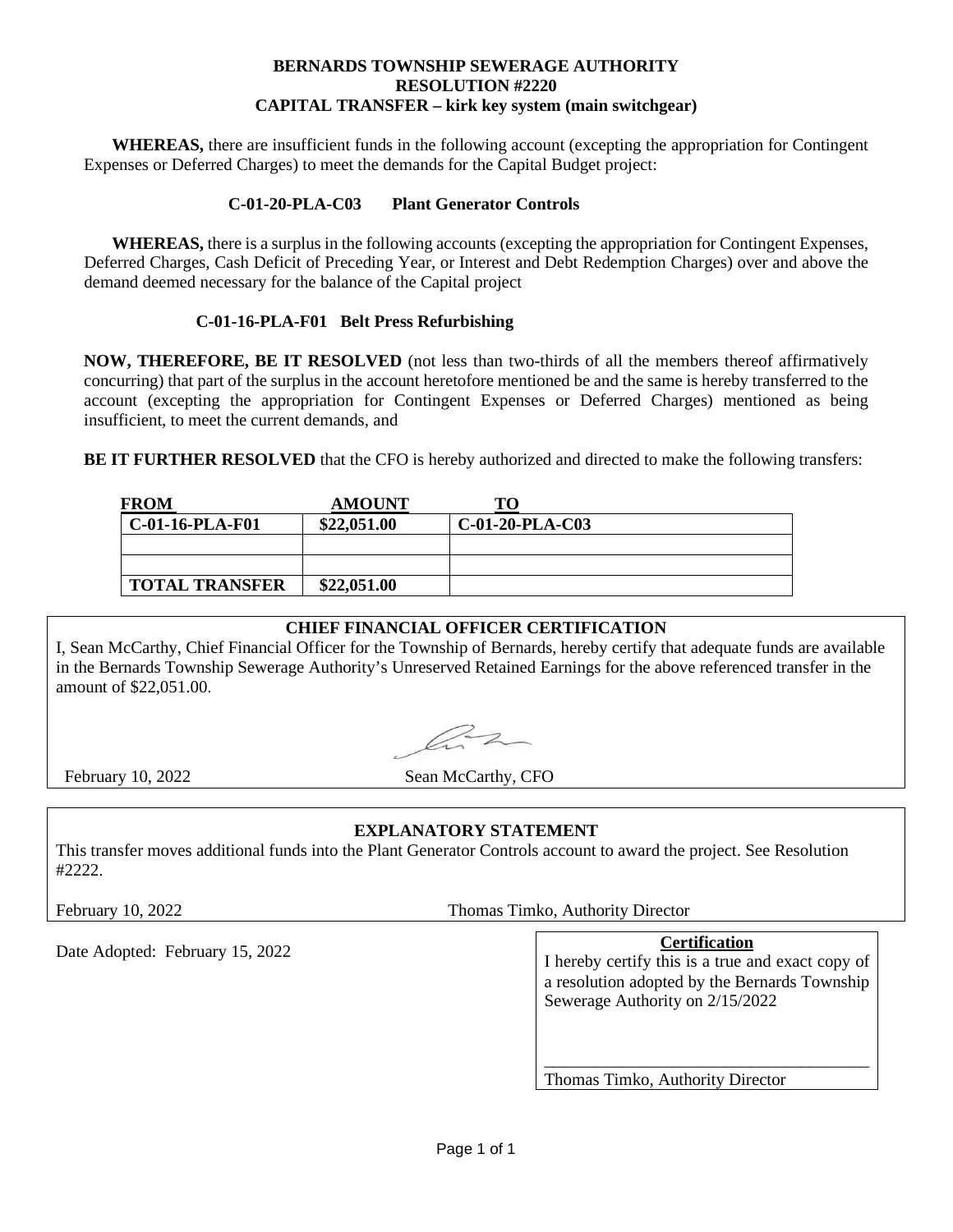

### **RESOLUTION #2221 PROFESSIONAL SERVICES CONTRACT KIRK KEY SYSTEM FOR TREATMENT PLANT PANELS PP-INLET & PP-SF Awarded to Michael V. Pullano, P.E., NJ Lic #24GE04616200 of the firm Buchart Horn In the Not to Exceed Amount of \$22,051**

**WHEREAS**, the Bernards Township Sewerage Authority requires consulting engineering services for developing construction bid documents, bidding assistance and construction administration and inspection for the implementation of a kirk-key system between Panel PP-INLET and Panel PP-SF; and

**WHEREAS**, Michael V. Pullano, P.E., NJ Lic #24GE04616200 of the firm Buchart Horn, 2 Eves Drive, Suite 110, Marlton, NJ 08053 has submitted a proposal dated February 7, 2022, outlining their services and rates; and

**WHEREAS,** section N.J.S.A. 40A:11-5 (1)(a) (i) of the Local Public Contracts Law, (N.J.S.A. 40A11-1 et seq.) exempts such professional services from competitive bidding; and

**WHEREAS,** this contract was awarded without public advertisement as defined in N.J.S.A. 19:44A-20-7 and pursuant to the provisions of N.J.S.A. 19:44A-20-4; and

**WHEREAS,** the Chief Financial Officer has certified that funds are available in the 2020 Budget, line item appropriation or ordinance to be charged is C-01-20-PLA-C03.

**NOW BE IT RESOLVED** by the Bernards Township Sewerage Authority as follows:

- 1. That a professional service contract for consulting engineering services be awarded to Michael V. Pullano, P.E., NJ Lic #24GE04616200, of the firm Buchart Horn, 2 Eves Drive, Suite 110, Marlton, NJ 08053 in the not to exceed amount of \$22,051.00, pursuant to the February 7, 2022 proposal.
- 2. That the contract be awarded for a 12-month term, from February 15, 2022 through February 14, 2023. Project design must be finalized and bid within 90 days.
- 3. Billing must be rendered within 30 days of service delivery.
- **4. Any modification to this contract shall be in writing and signed by both parties and upon obtaining said signatures shall immediately become part of the contract.**
- **5. No payments in excess of the "not to exceed" contract amounts will be approved, unless such services/expenditures are negotiated and agreed upon in advance of service delivery.**
- 6. As required by law, the parties to this contract agree to incorporate into this contract the mandatory affirmative action language promulgated by the Treasurer pursuant to PL 1975, c.127, which is attached to this resolution as Exhibit A.
- 7. This contract shall, for all purposes, be deemed a New Jersey Contract and any provision of this contract shall be governed and interpreted with the Laws of the State of New Jersey.
- 8. The contractor shall report directly to the Authority Director, who will be the chief contact for the Bernards Township Sewerage Authority on this contract.

**NOW THEREFORE BE IT FURTHER RESOLVED** that a copy of this resolution be on file and available for public inspection, in the office of the Bernards Township Sewerage Authority Director, 277 South Maple Avenue, Basking Ridge, NJ 07920.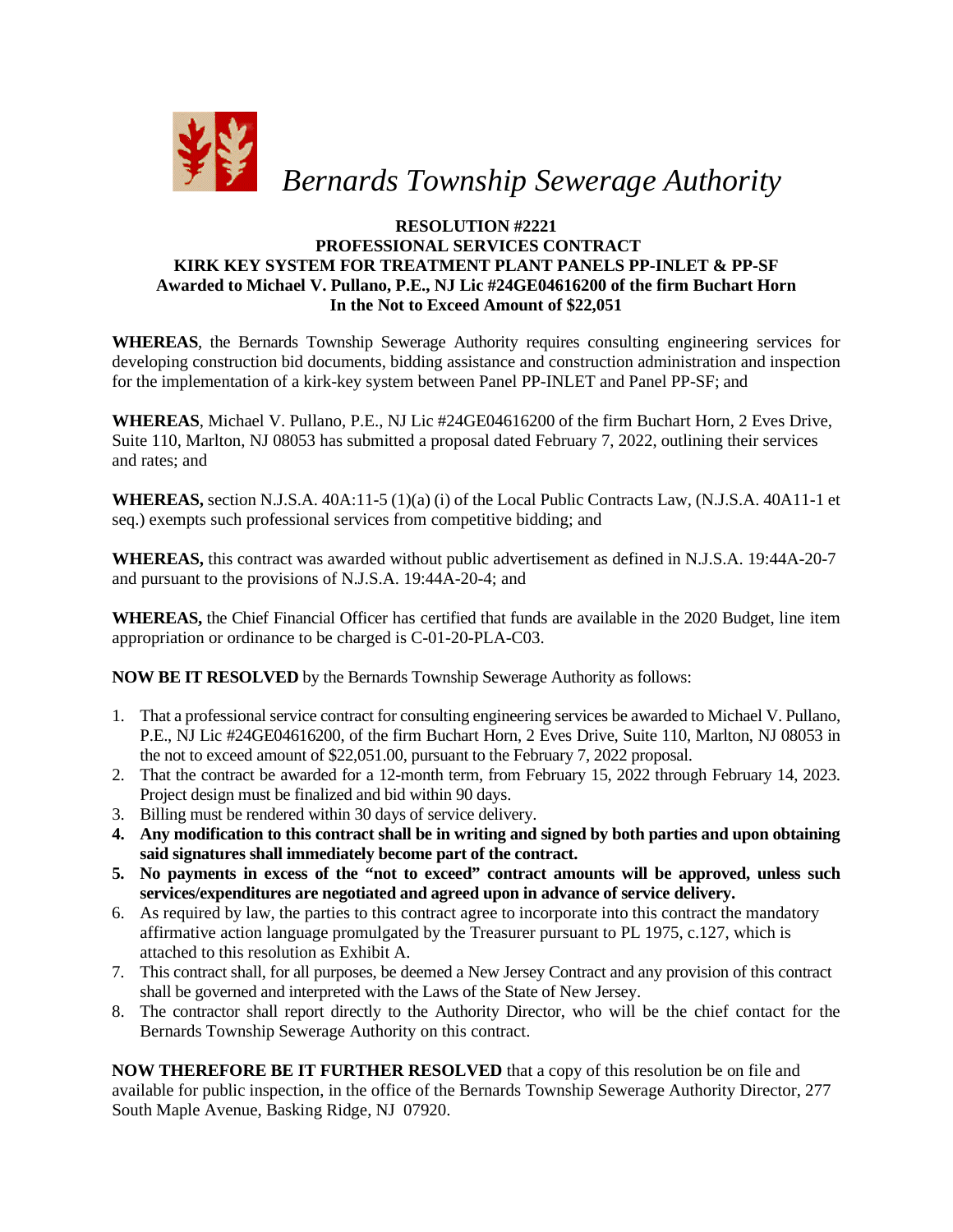I agree to the terms as stated in this Resolution and by signing this document, I am committed to follow all terms of this award.

> \_\_\_\_\_\_\_\_\_\_\_\_\_\_\_\_\_\_\_\_\_\_\_\_\_\_\_\_\_\_\_\_\_\_\_\_\_\_\_\_\_\_\_\_\_\_\_ Michael V. Pullano, P.E., NJ Lic #24GE04616200

#### **CHIEF FINANCIAL OFFICER CERTIFICATION**

I, Sean McCarthy, Chief Financial Officer of the Township of Bernards, hereby certify that adequate funds are available for the above referenced purchase in the amount not to exceed \$22,051.00. Monies are available in the 2020 Sewerage Authority Budget, the line item appropriation to be charged is, C-01-20-PLA-C03.

Dated: February 10, 2022

Sean McCarthy, Chief Financial Officer

## **PURCHASING CERTIFICATION**

I hereby certify that I have reviewed this resolution for accuracy.

سنة بن سنة جنس المسلم بن سنة جنس المسلم بن سنة جنس المسلم بن المسلم بن المسلم بن المسلم المسلم بن المسلم المسل<br>Francis J. Decibus, QPA, RPPO Purchasing Agent

Dated Adopted: February 15, 2022

#### **CERTIFICATION**

I hereby certify this is a true and exact copy of a resolution adopted by the Bernards Township Sewerage Authority on 02/15/2022.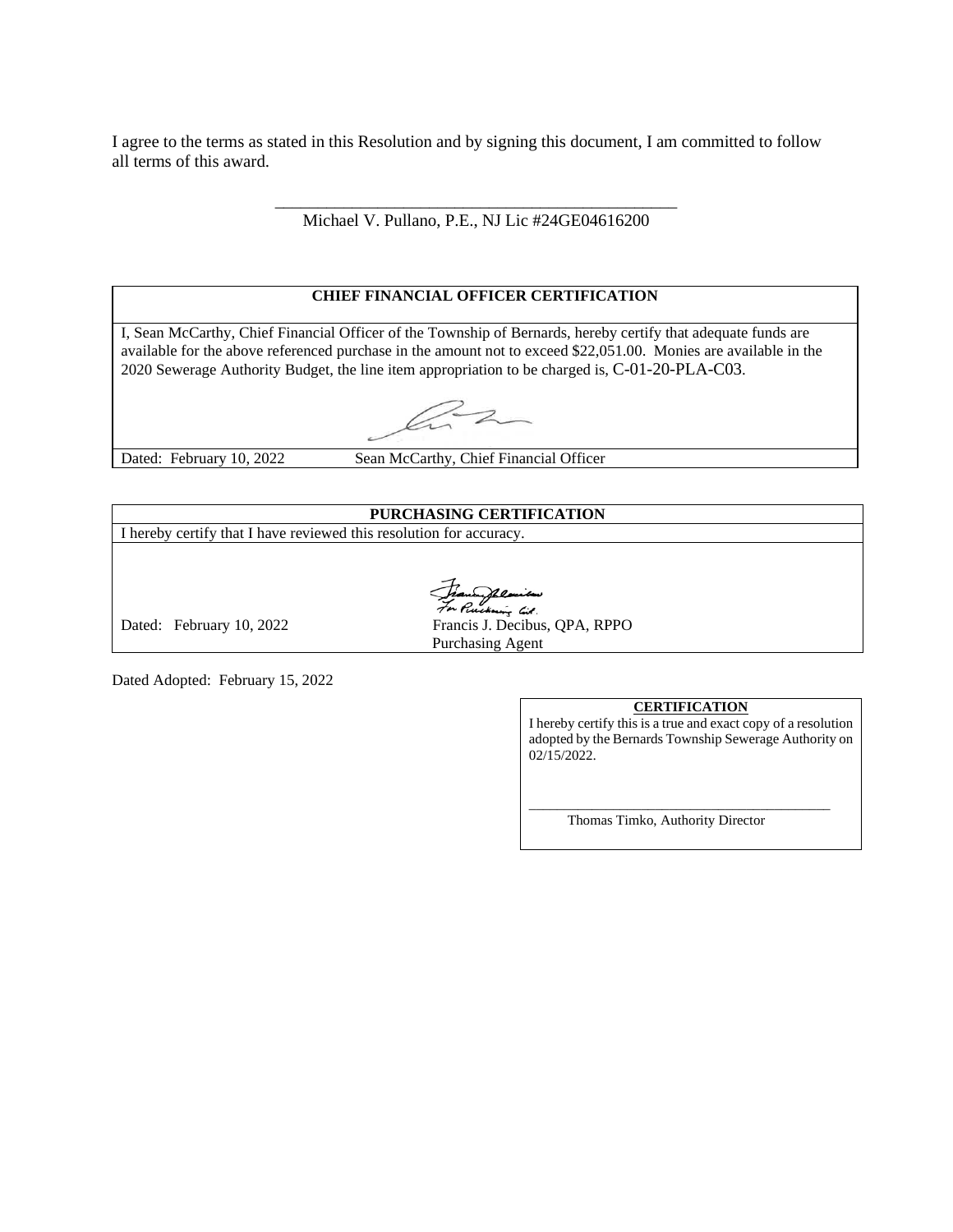

## **RESOLUTION #2222 PROFESSIONAL SERVICES CONTRACT REPLACEMENT OF PLANT HEADER PIPING Awarded to Michael V. Pullano, P.E., NJ Lic #24GE04616200 of the firm Buchart Horn In the Not to Exceed Amount of \$43,070.00**

**WHEREAS**, the Bernards Township Sewerage Authority requires consulting engineering services for the replacement of the Plant Header Piping at the Harrison Brook Treatment Plant; and

**WHEREAS**, Michael V. Pullano, P.E., NJ Lic #24GE04616200 of the firm Buchart Horn, 2 Eves Drive, Suite 110, Marlton, NJ 08053 has submitted a proposal dated February 9, 2022, outlining their services and rates; and

**WHEREAS,** section N.J.S.A. 40A:11-5 (1)(a) (i) of the Local Public Contracts Law, (N.J.S.A. 40A11-1 et seq.) exempts such professional services from competitive bidding; and

**WHEREAS,** this contract was awarded without public advertisement as defined in N.J.S.A. 19:44A-20-7 and pursuant to the provisions of N.J.S.A. 19:44A-20-4; and

**WHEREAS,** the Chief Financial Officer has certified that funds are available in the 2020 and 2021 Budget, line item appropriation or ordinance to be charged is C-01-20-PLA-C04, \$30,000.00, and C-01-21-PLA-C04, \$13,070.00.

**NOW BE IT RESOLVED** by the Bernards Township Sewerage Authority as follows:

- 1. That a professional service contract for consulting engineering services be awarded to Michael V. Pullano, P.E., NJ Lic #24GE04616200, of the firm Buchart Horn, 2 Eves Drive, Suite 110, Marlton, NJ 08053 in the not to exceed amount of \$43,070.00, pursuant to the February 9, 2022 proposal.
- 2. That the contract be awarded for a 12-month term, from February 15, 2022 through February 14, 2023. Project design must be finalized and bid within 90 days
- 3. Billing must be rendered within 30 days of service delivery.
- **4. Any modification to this contract shall be in writing and signed by both parties and upon obtaining said signatures shall immediately become part of the contract.**
- **5. No payments in excess of the "not to exceed" contract amounts will be approved, unless such services/expenditures are negotiated and agreed upon in advance of service delivery.**
- 6. As required by law, the parties to this contract agree to incorporate into this contract the mandatory affirmative action language promulgated by the Treasurer pursuant to PL 1975, c.127, which is attached to this resolution as Exhibit A.
- 7. This contract shall, for all purposes, be deemed a New Jersey Contract and any provision of this contract shall be governed and interpreted with the Laws of the State of New Jersey.
- 8. The contractor shall report directly to the Authority Director, who will be the chief contact for the Bernards Township Sewerage Authority on this contract.

**NOW THEREFORE BE IT FURTHER RESOLVED** that a copy of this resolution be on file and available for public inspection, in the office of the Bernards Township Sewerage Authority Director, 277 South Maple Avenue, Basking Ridge, NJ 07920.